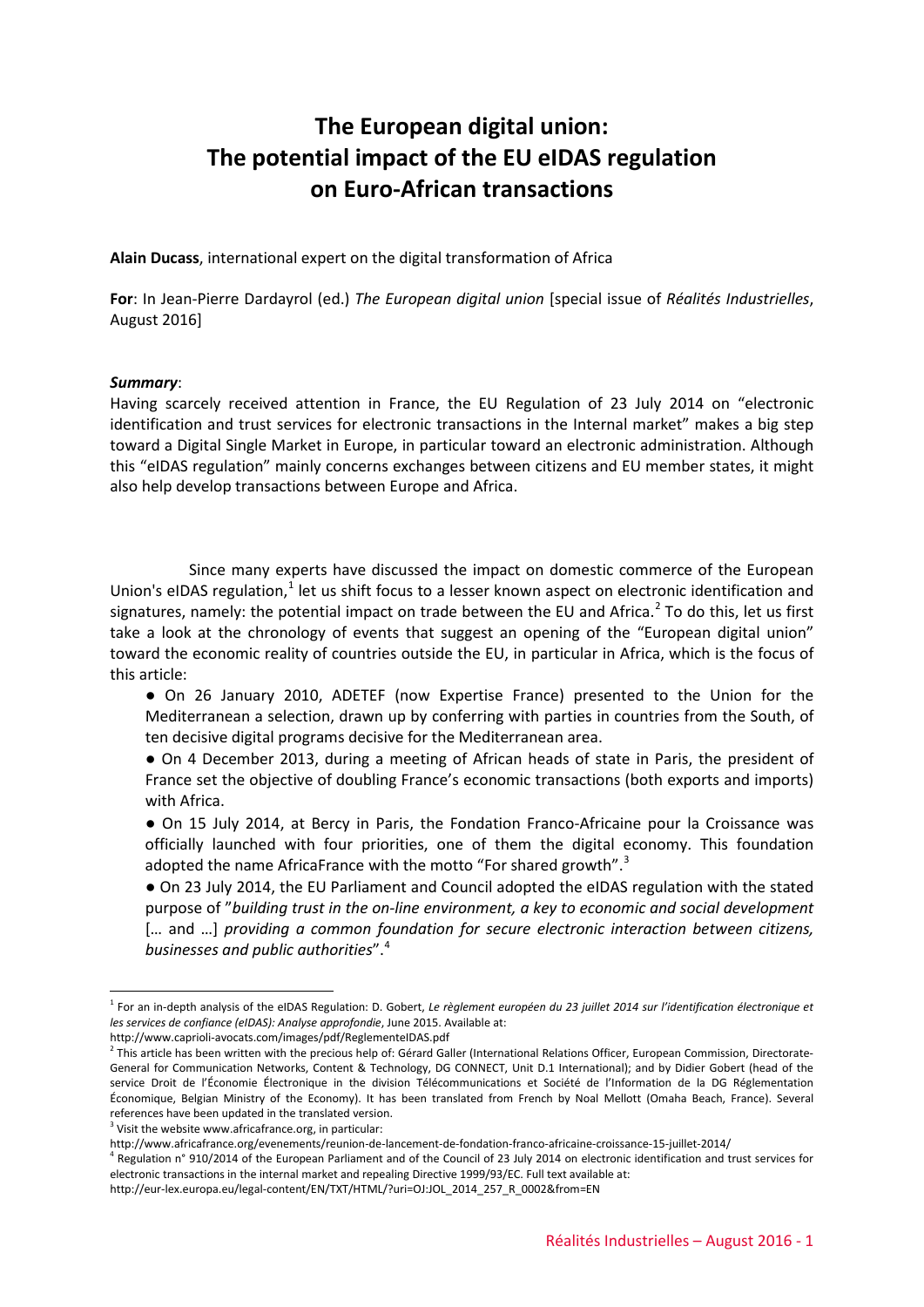● In a 2014, France ranked first in Europe and fourth in the world on the United Nation's e-government development index (EGDI).<sup>[5](#page-1-0)</sup>

● On 30 September 2014, the ministers of the Union for the Mediterranean, meeting in Brussels to discuss the digital economy, set the interoperability of electronic trust services as a priority.<sup>[6](#page-1-1)</sup>

● On 18 November 2015, the EU modified its Neighborhood Policy, clearly declaring that one of its tools was digital technology.

● On 4 February 2016, at the French Ministry of Foreign Affairs, Alain Juppé, Jean-Louis Guigou and their African colleagues reviewed ten years of the activities conducted by the Institut de Prospective Économique du Monde Méditerranéen (IPEMED).<sup>[7](#page-1-2)</sup> They launched the predecessor of the Foundation Africa-Mediterranean-Europe (AME) with the strategic objective of forming a network of a hundred researchers from these three regions.

● On 18 February 2016, Thierry Breton, CEO of Atos, announced in Dakar the creation there of a thousand jobs in the digital economy. He declared that his firm recruits ten thousand persons per year, normally on the East-West axis but, now, on the North-South axis too.

● On 21-22 April 2016, Vienna, in response to a formal request by the United Nations Commission on International Trade Law (UNCITRAL), hosted a conference on legal questions about managing electronic identification and trust services.<sup>[8](#page-1-3)</sup>

● On 1 July 2016, the section on trust services in the eIDAS regulation took effect in the EU (replacing Directive n° 1999/93/CE on electronic signatures). It sets up a standard framework for digital identification and trust services in electronic transactions with public administrations.

Given the weak signals coming from these events, and passing over the oft discussed impact of eIDAS on the EU and France, let us examine the international ramifications. These can be briefly formulated as five points: *a)* The World Bankdigital identification in Africa; *b)* The EU is backing electronic signatures in the Mediterranean; *c)* Africa is preparing major innovations; *d)* The eIDAS regulation contains an article on "international aspects"; and *e)* European and French businesses have adopted a wait-and-see attitude.

### The World Bank's promotion of digital identification in Africa

Thanks to French funding, the World Bank published in 2014 the *Digital Identity Toolkit*. [9](#page-1-4) This booklet recalls that developing and emerging countries are voicing more and stronger demands related to the identification of persons and goods. Besides being secure, digital identification — a key to transactions among people and to interactions between people and machines — has to be "*mobile, transactional, interoperable, portable and social*". One of its principal applications is to build "*secure, robust and reliable digital identification systems capable of establishing unique, official identities for individuals to enable e-government and e-commerce*". Let us bear in mind that national identification programs assign one identity per person for his/her whole life and for all needs.

Since then, the World Bank has launched a program for a "*global identification for*  development" (ID4D). This program sponsored various events in June 2015 and May 2016 in Kigali,<sup>[10](#page-1-5)</sup> and is still being amply promoted by the bank.

<u>.</u>

<span id="page-1-0"></span><sup>5</sup> United Nations, *E-Government Survey 2014*. Available at:

https://publicadministration.un.org/egovkb/en-us/Reports/UN-E-Government-Survey-2014

<span id="page-1-1"></span> $^6$  http://ufmsecretariat.org/fr/union-for-the-mediterranean-ufm-ministerial-meeting-on-digital-economy/

<sup>7</sup> www.ipemed.coop

<span id="page-1-3"></span><span id="page-1-2"></span><sup>&</sup>lt;sup>8</sup> The conclusions of this conference ("Legal issues related to identity management and trust services", A/CN.9/891) are available on:

http://www.uncitral.org/uncitral/en/commission/sessions/49th.html

<span id="page-1-4"></span><sup>9</sup> Joseph Atick, Alan Gelb, Seda Pahlavooni, Ramos Gasol & Zaid Safdar, *Digital Identity Toolkit: A Guide for Stakeholders in Africa*, World Bank Working Paper, 2014, 59p. Available via:

http://documents.worldbank.org/curated/en/2014/06/20272386/digital-identity-toolkit-guide-stakeholders-africa-guide-de-

lidentit%C3%A9-%C3%A9lectronique-%C3%A0-lintention-des-parties-prenantes-dafrique

<sup>&</sup>lt;sup>10</sup> "Annual forum and expo on electronic identity in Africa", 24-26 May 2016 in Kigali. See:

<span id="page-1-5"></span>http:www.id4africaforum.com/2016/; Twitter: @ID4Africa &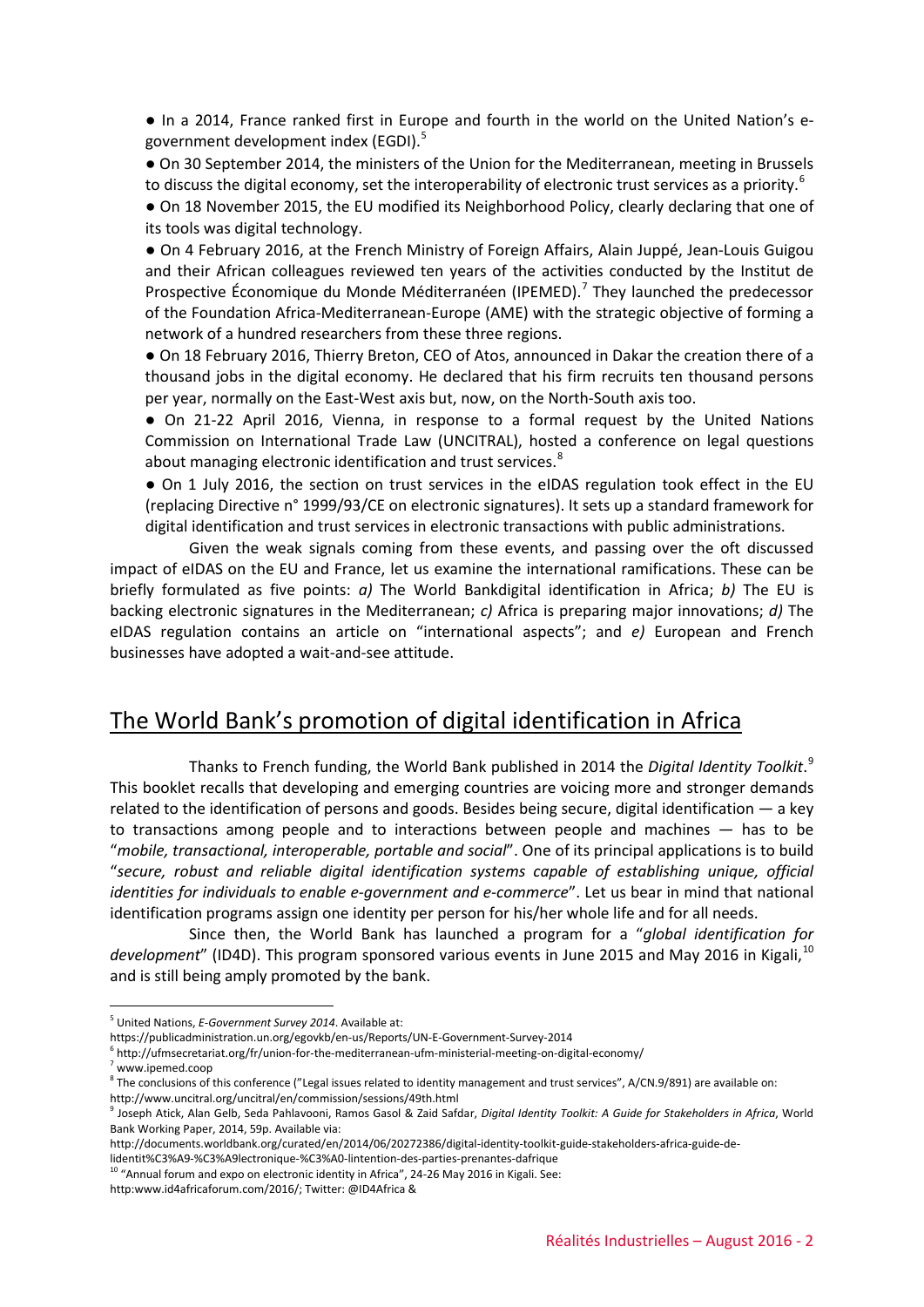Unfortunately, the World Bank's toolkit was published well before the EU adopted eIDAS. Despite French funding, the bank did not discuss eIDAS in the French edition of the toolkit, which simply touts American norms.

#### The EU's backing of e-signature programs in the Mediterranean

The EU has shown interest in promoting electronic signature technology in the larger Mediterranean area. A notable example is its twining program (with a section devoted to electronic signatures) with the Jordanian regulatory authority of telecommunications. Despite experts' recommendations, this program has been limited to drafting regulatory documents and setting up work teams but without taking into account whether or not a market exists and without paying attention to international aspects. The persons trained in Amman have, therefore, probably never handled any actual cases involving electronic signatures. By the time a market requiring electronic signatures emerges, the team will very likely have been dissolved.

The EU has continued working on this topic by organizing a series of seminars in Barcelona. This work came to an end on 23 January 2014 after the adoption of nine recommendations on e-signatures for transactions with countries to the south of the Mediterranean.<sup>[11](#page-2-0)</sup> This helped prepare ministers from countries belonging to the Union for the Mediterranean for their meeting in Brussels on 30 September of the same year. According to the declaration made at this meeting, it was necessary "*to prioritize efforts to develop an interoperability framework between the EU and southern Mediterranean countries and between themselves. The first priority in this development shall be electronic trust services including e-signature, using elements of the EU eIDAS Regulation (Regulation 910/2014 on electronic identification and trust services for electronic transactions) as the common reference. This would also facilitate the realization of crossborder markets for goods and services, provide a higher degree of protection against fraud, a greater climate of trust between economic operators and lower costs of service providers*".[12](#page-2-1) Consequently, the work group on the digital economy at the Union for the Mediterranean adopted (on 19-20 April 2016 in Barcelona) a program with eight axes, including the interoperability of trust services.<sup>[13](#page-2-2)</sup>

Morocco, Algeria, Tunisia, Lybia, Egypt, Jordan, Lebanon and the countries bordering on Europe are eligible for financial aid under the EU Neighborhood Policy, launched in 2004 to support and favor stability, security and prosperity in the countries located near EU borders. This policy, modified in November 2015, has two perspectives relevant to this article.<sup>[14](#page-2-3)</sup> For one thing, "*support for the digital economy should be stepped up, to harmonize the digital environments between the EU and its neighbors. This will create jobs, growth and innovation, particularly benefitting the young in terms of opportunities for education and employment, locally or at a distance, and for starting up low initial capital businesses"* (p.9). For another, "*the EU is committed to promoting good governance, democracy, rule of law and human rights*" (p.5). The transposition of these principles into concrete programs lies outside the province of the modified text; it is left up to national programs.

Quite clearly, establishing digital trust services between states and their citizens is a way to promote good governance and the rule of law and to fight against corruption and cybercriminality.

<sup>&</sup>lt;u>.</u> http://www.id4africaforum.com/2016/files/ID4Africa\_2016\_Program\_Draft\_FR.pdf

<span id="page-2-0"></span><sup>&</sup>lt;sup>11</sup> "Final exploratory seminar on e-signatures for e-business transactions in the Southern Mediterranean region" held on 22-23 January 2014 in Barcelona. Available at:

http://ec.europa.eu/newsroom/dae/document.cfm?doc\_id=4282

<span id="page-2-1"></span> $12$  Point 4 in the declaration of the Union for the Mediterranean Ministerial Meeting on the Digital Economy held on 30 September 2014 in Brussels. Available at:

ufmsecretariat.org/wp-content/uploads/2014/09/UfMMinistersDeclarationEN.pdf

<sup>13</sup> https://www.linkedin.com/groups/8454617

<span id="page-2-3"></span><span id="page-2-2"></span><sup>&</sup>lt;sup>14</sup> European Commission, "Joint communication to the European Parliament, the Council, the European Economic and Social Committee and the Committee of the Regions: Review of the European Neighborhood Policy" on 18 November 2015. Available at: http://eeas.europa.eu/enp/documents/2015/151118\_joint-communication\_review-of-the-enp\_en.pdf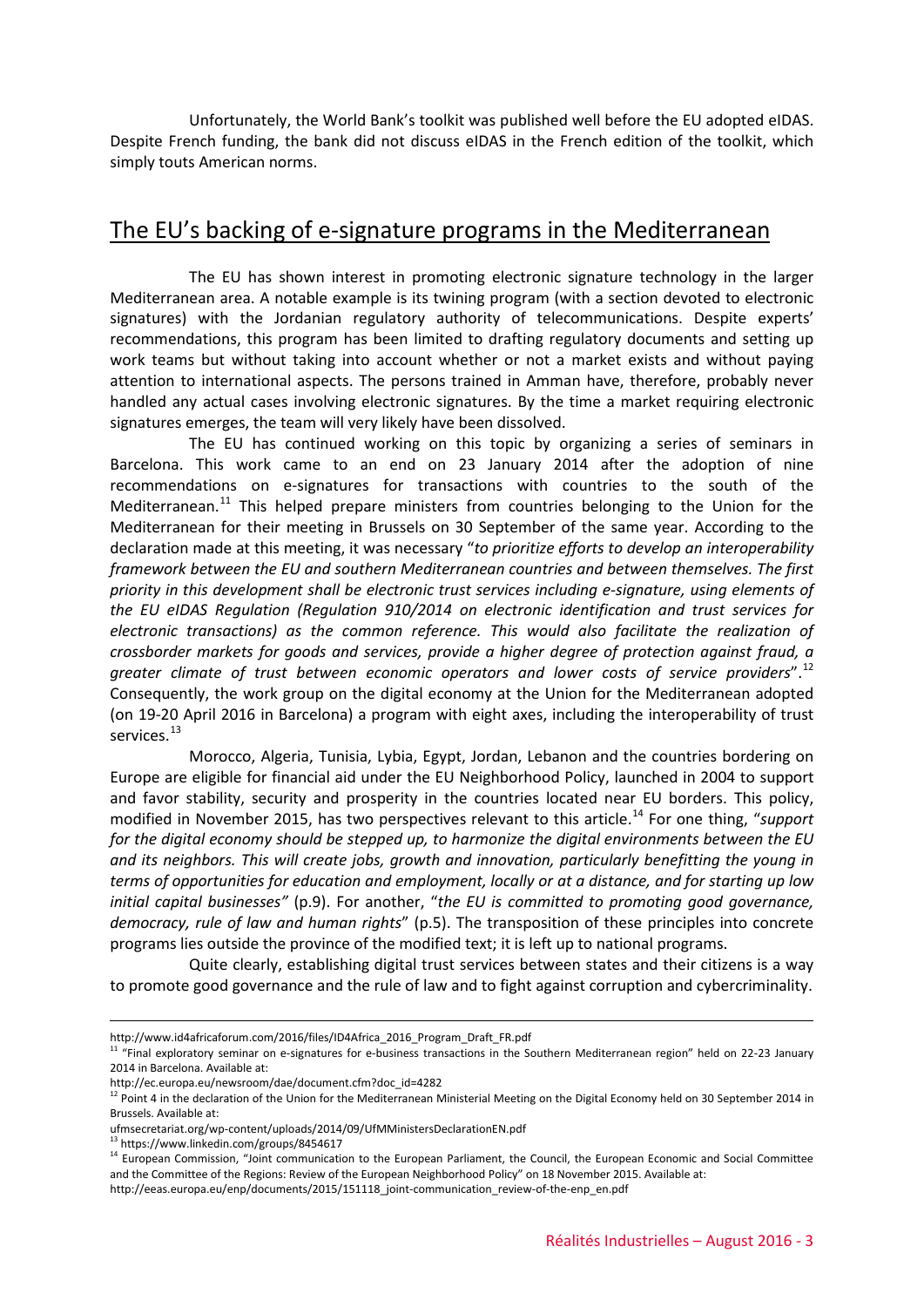# Africa about to make major innovations

Looking at the African continent, we notice exceptional advances being made thanks to mobile telephony. Several innovative services, such as payment via cell phones, are taking shape in Africa before Europe, because they respond to needs provided by other services in Europe (but not in Africa).

In West Africa alone, Ghana borrowed \$30 million from the World Bank; Nigeria has made an agreement with MasterCard for introducing digital identification; and the Ivory Coast has made part of its national development plan for 2016-2020 a reform to use digital identification for its national registry. It is more than likely that Africa will develop innovative digital identification and trust services, since it needs them more than Europe.

Given the overlapping of customary, administrative and commercial traditions, an African's usual name is not necessarily the registered name assuming, of course, that the country's population registry is up to date and that addresses can be precisely located. Given the high rate of cybercriminality in e-business on this continent, trust services are even more necessary in Africa than in France.

Besides, Africa is a continent where people have an ample capacity for communication and a strong tendency to circulate inside their local area, their country, and even on other continents. The globalization of transactions increases the need, everywhere on the planet, to know the precise digital identities of persons from Africa and to communicate with them in security. In fact, this is a condition for e-business to take off on this continent.<sup>[15](#page-3-0)</sup>

# The eIDAS regulation's international aspects

<u>.</u>

As of 1 July 2016 in the EU, the eIDAS regulation has instituted the principle of mutual recognition for qualified trust services; and the mutual recognition of e-identification will be mandatory as of September 2018. Article 14 of elDas foresees possibilities for an international recognition of qualified trust services from providers located in countries outside the Union.

Nothing will keep European firms from proposing to African clients trust services of the same quality as in Europe. This could, for example, enable African students to enroll on line in universities. Likewise, organizations will, we imagine, adapt eIDAS to private enterprise's needs, in particular for the commercial security of contracts with African countries.

<span id="page-3-0"></span><sup>&</sup>lt;sup>15</sup> Alain Ducass & Jean-Marc Kwadjane, "E-commerce in Africa: Morocco, Tunisia, Senegal and Ivory Coast" IPEMED Series: Building the Mediterranean, April 2016. Available at:

http://www.ipemed.coop/en/publications-r17/building-the-mediterranean-c49/e-commerce-in-africa-morocco-tunisia-senegal-and-ivorycoast-a2751.html